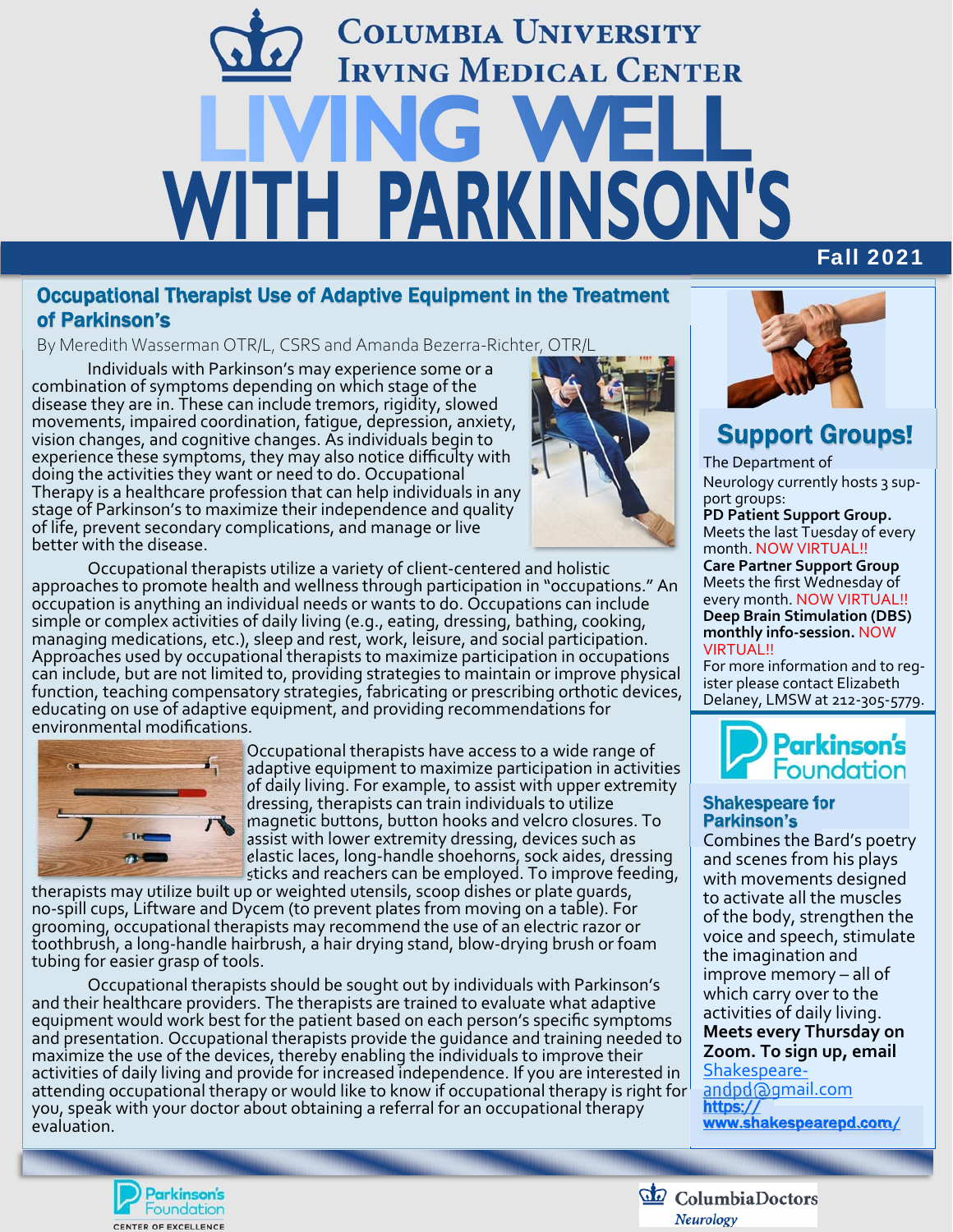## Center Spotlight! : Swallowing Study for Parkinson's Disease

#### **What is this study?**

The Laboratory for the Study of Upper Airway Dysfunction at Columbia University in New York City is testing a novel treatment intended to improve

swallowing and reduce aspiration and aspiration pneumonia risk in people with Parkinson's disease.

#### **What is involved?**

The study will take about 2 hours or less to complete over the course of two in-person visits to our laboratory space in New York City. Each visit will be about one week apart. This study will pay \$100 following participation of both study visits.

#### **Who can participate?**

If you were diagnosed with PD

To enroll or learn more, please contact the UAD Lab at UADLAB@tc.columbia.edu or call 212-678-3072 and mention "James' Swallowing Study for Parkinson's Disease."



### **Division of**

**Movement Disorders**  *Columbia University Irving Medical Center*  710 West 168th Street New York, NY 10032 212‐305‐1303

www.columbianeurology.org/ patient-care/movementdisorders

#### **Wish to Donate?...**

Should you be interested in discussing how you can help support our clinical, research, and patient care activities, please contact Matt Reals, Senior Director of Development, at 212‐304‐7203 or mr3134@columbia.edu

### Upcoming Event: PwP Tulipfest

The Parkinson's Wellness Project is hosting Tulipfest: A wellness Expo & Concert! A time for planting, exploring, friendship, music, and learning! Explore the WELLNESS EXPO EXHIBIT: As part of the Tulip Fest program, live

music will be presented in the Concourse of Boulder Stadium, accommodating several hundred people from the Parkinson's community. Explore activities and information from corporate, business, and organization partners. Your participation is welcomed and appreciated.

**Where:** Palisades Credit Union Park 1 Provident Bank Park Dr Pomona, NY 10970

**When:** Wed, Oct 20, 2021, 4 - 7 pm Free admission, Buffet and Cash bar



pWp

irkinsons Wellness pro

If you have a question regarding Parkinson's and its treatment that you would like featured in the next newsletter, please e-mail your question to Elizabeth Delaney, LMSW at movementdisorders@columbia.edu The information published in this newsletter is not intended to replace, and should not be interpreted or relied upon, as professional advice, whether medical or otherwise. Please refer to your own professional for all advice concerning legal, medical, or other matters published in connection with this article.

Fall 2021

*"Don't count the days, make the days count." ‐Muhammad Ali, diagnosed with PD in 1984*